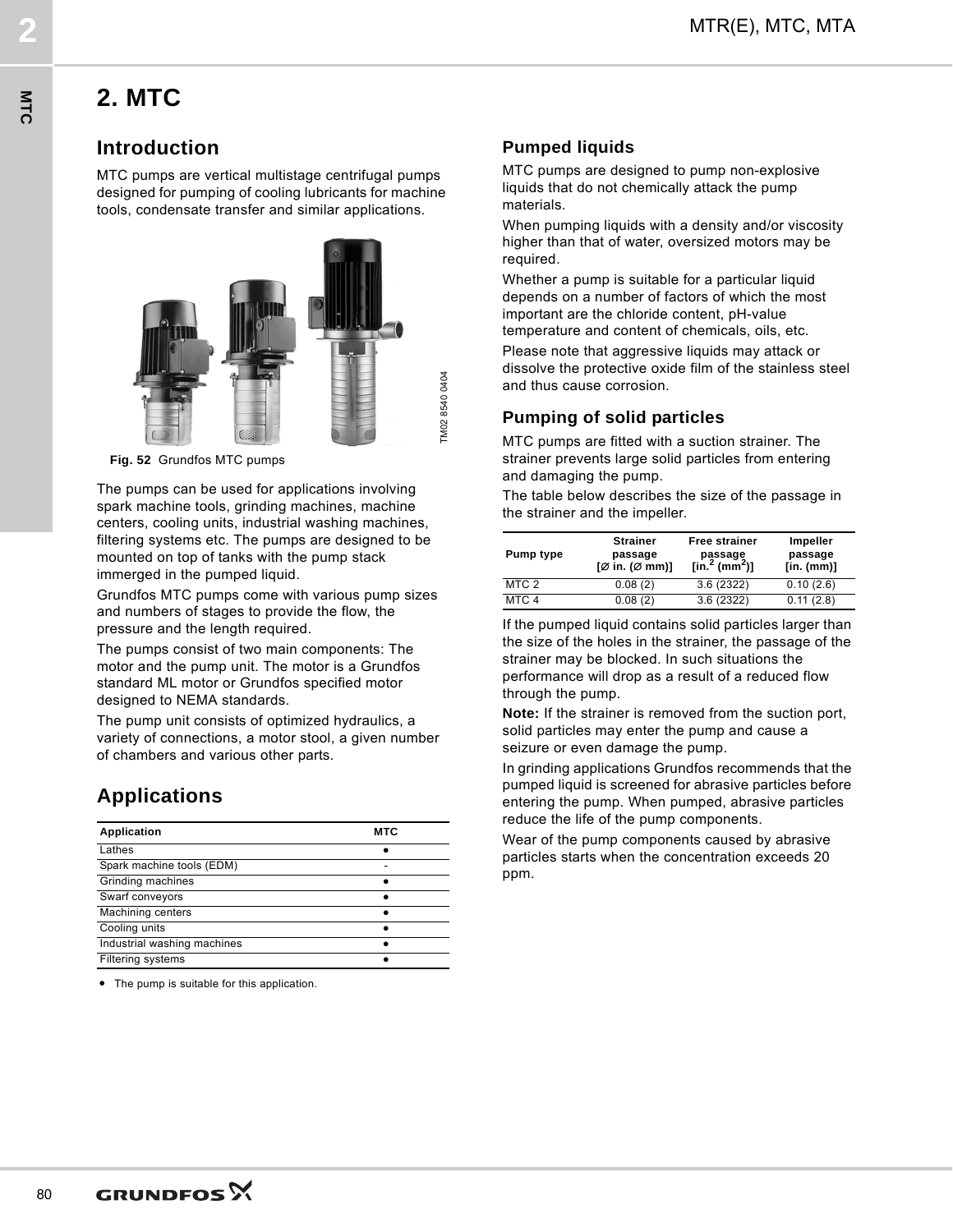### **MTC features and benefits**

#### **MTC pumps**

MTC pumps are fitted with an integrated Grundfos motor where the rotor shaft is used as pump shaft. Thisgivesthe pump a compact design.

#### **Motors for MTC pumps**

MTC motors are totally enclosed, fan-cooled, 2-pole Grundfos standard motors.

#### **Electrical data**

| <b>Insulation class</b>                          |                                             |
|--------------------------------------------------|---------------------------------------------|
| <b>Efficiency class</b>                          | IF <sub>2</sub><br>IE3 available on request |
| <b>Enclosure class</b>                           | <b>TEFC - Totally Enclosed Fan Cooled</b>   |
| Supply voltage, 60 Hz<br>Tolerance - 10 %/+ 10 % | 3 x 208-230/460 V                           |

As standard all MTC motors are supplied with CE approval.

#### **Shaft seal for MTC**

The operating range of the shaft seal depends on operating pressure, pump type, type of shaft seal and liquid temperature.



| <b>Shaft seal</b> | <b>Description</b>                                                                | Temperature range<br>$\lceil$ °F (°C)]   |
|-------------------|-----------------------------------------------------------------------------------|------------------------------------------|
| AQQV              | O-ring seal with fixed seal<br>driver, tungsten carbide/<br>tungsten carbide, FKM | 14 °F to 194 °F<br>$(-10 °C)$ to +90 °C) |

### **MTC identification**

MTR(E), MTC, MTA **2**

#### **MTC type key example**

| <b>Example</b>                         | MTC 2 -6 /3 -A -W -A -AQQV |  |  |  |
|----------------------------------------|----------------------------|--|--|--|
| Pump type                              |                            |  |  |  |
| Rated flow rate $\text{Im}^3/\text{h}$ |                            |  |  |  |
| Number of chambers                     |                            |  |  |  |
| Number of impellers                    |                            |  |  |  |
| Code for pump version A: Basic         |                            |  |  |  |
| Internal thread (NPT)                  |                            |  |  |  |
| Code for materials<br>A: Basic         |                            |  |  |  |
| Code for shaft seal                    |                            |  |  |  |

#### **Mechanical shaft seal**

| <b>Example</b>                   |  |  |  |
|----------------------------------|--|--|--|
| A: O-ring seal with fixed driver |  |  |  |
| H: Balanced cartridge seal       |  |  |  |
| Q: Silicone carbide              |  |  |  |
| U: Cemented tungsten carbide     |  |  |  |
| E: EPDM                          |  |  |  |
| V <sup>.</sup> FKM               |  |  |  |



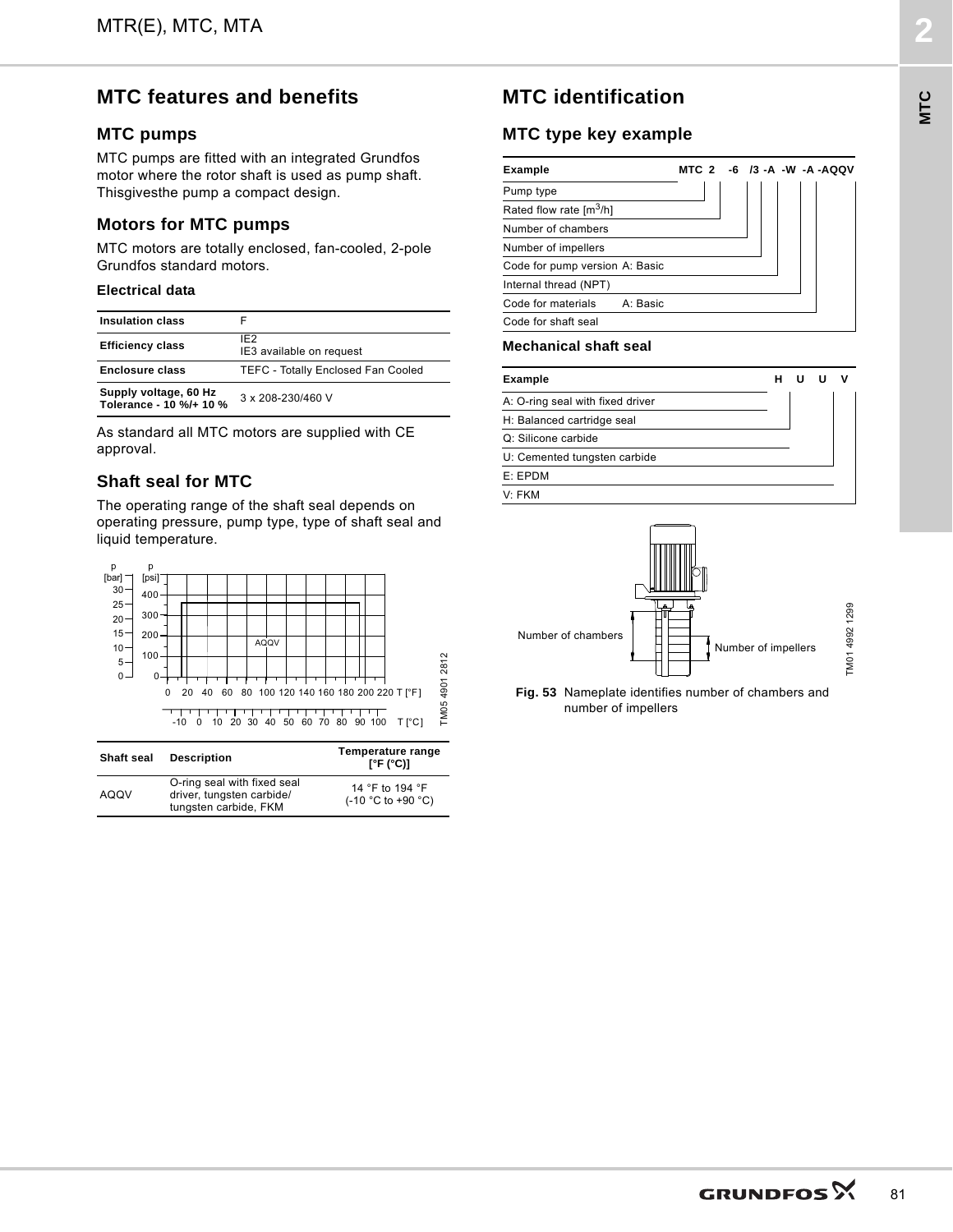



MTR(E), MTC, MTA **2**

**Note:** MTC pumps are not available in Canada.

# **MTC product range**

| Range                                 | MTC <sub>2</sub> | MTC <sub>4</sub>               |
|---------------------------------------|------------------|--------------------------------|
| Nominal flow rate [US gpm]            | 13               | 25                             |
| Nominal flow rate [m <sup>3</sup> /h] | 3.0              | 5.7                            |
| Temperature range [°F (°C)]           |                  | +14 to +194 °F (-10 to +90 °C) |
| Max. pump efficiency [%]              | 44               | 44                             |
| Flow range [US gpm]                   | $1.3 - 17.5$     | $2.5 - 35.5$                   |
| Flow range $[m^3/h]$                  | $0.3 - 4.0$      | $0.6 - 8.1$                    |
| Maximum head [H (ft)]                 | 360              | 220                            |
| Maximum head [psi]                    | 155              | 95                             |
| Motor power [Hp]                      | $0.25 - 2.0$     | $0.5 - 2.1$                    |
| <b>Material variants</b>              |                  |                                |
| MTC (AISI 304/cast iron)              | ٠                | ٠                              |
| MTCI (AISI 304/cast iron)             |                  |                                |
| <b>Pipe connection</b>                |                  |                                |
| Internal thread [NPT]                 | 0.75"            | 0.75"                          |
| <b>Installation length</b>            |                  |                                |
| inches                                | $5.7 - 11.4$     | $5.7 - 12.1$                   |
| Shaft seal                            |                  |                                |
| <b>AQQV</b>                           |                  |                                |
| <b>AUUE ★</b>                         |                  |                                |

★ On request.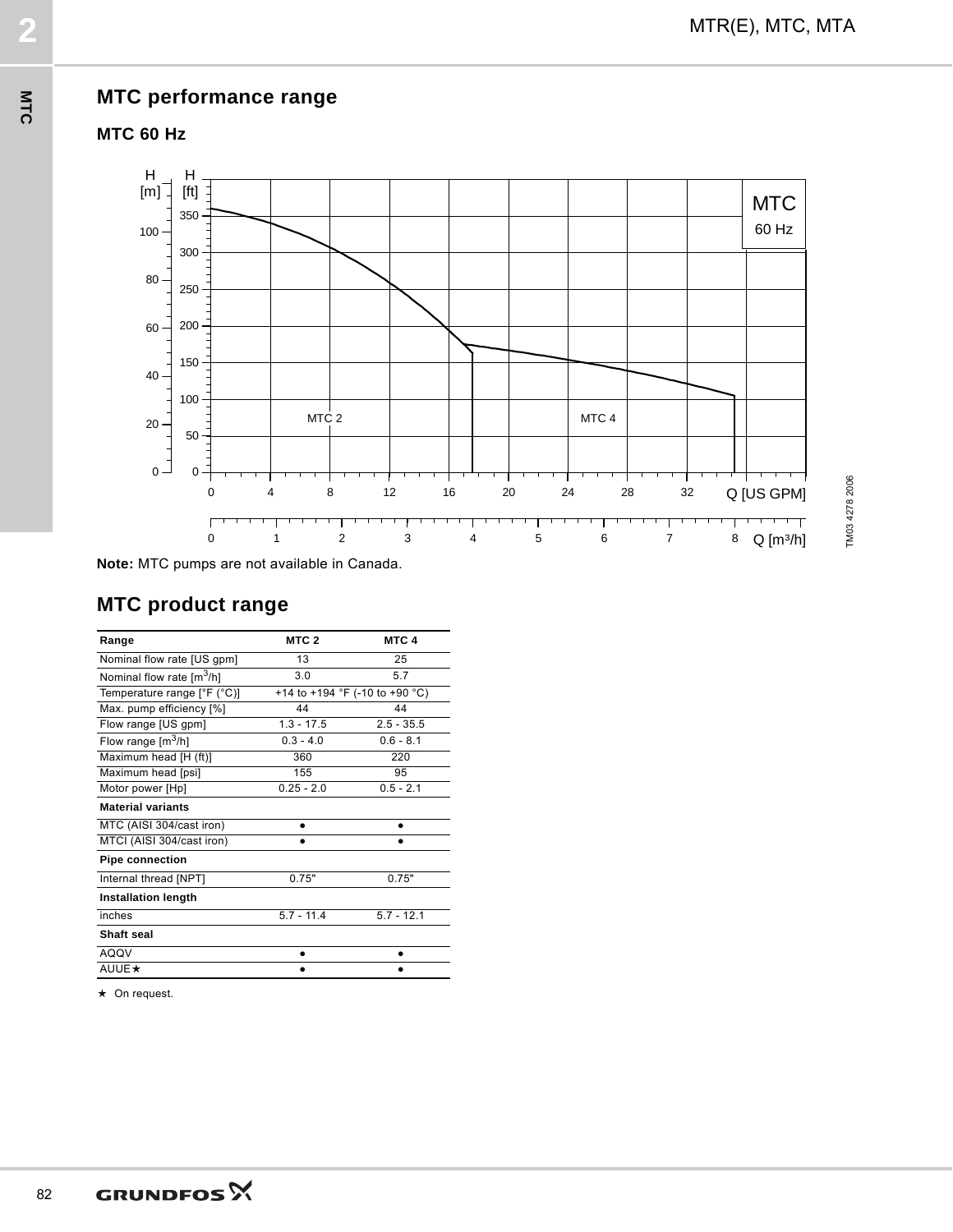### **MTC construction**

### **Sectional drawings**

**Sectional drawing of MTC 2**



MTR(E), MTC, MTA **2**

### **Material specification - MTC, MTCI**

|     | Pos. Description                              | <b>Materials</b>          | <b>EN/DIN</b> | <b>AISI/ASTM</b> |
|-----|-----------------------------------------------|---------------------------|---------------|------------------|
| 2   | Pump head                                     | Cast iron<br>EN-GJL-200   | 0.6020        | ASTM 25B         |
|     |                                               | Stainless steel<br>(MTCI) | 1.4408        | CF 8M*           |
| 4   | Chamber                                       | Stainless steel           | 1.4301        | AISI 304         |
| 45  | Neck ring                                     | PTFE (only MTC 2)         |               |                  |
| 47a | Bearing ring                                  | Tungsten carbide          |               |                  |
| 49  | Impeller                                      | Stainless steel           | 1.4301        | AISI 316         |
| 51  | Pump shaft                                    | Stainless steel           | 1.4057        | AISI 431         |
| 84  | Suction trainer.<br>$\varnothing$ 0.08" holes | Stainless steel           | 1.4301        | AISI 304         |
| 85  | Strainer                                      | Stainless steel           | 1.4301        | AISI 304         |
| 105 | Shaft seal                                    | AQQV                      |               |                  |
| 122 | Priming screw                                 | Stainless steel           | 1.4301        | AISI 304         |

\* CF 8M is cast equivalent of AISI 316 stainless steel